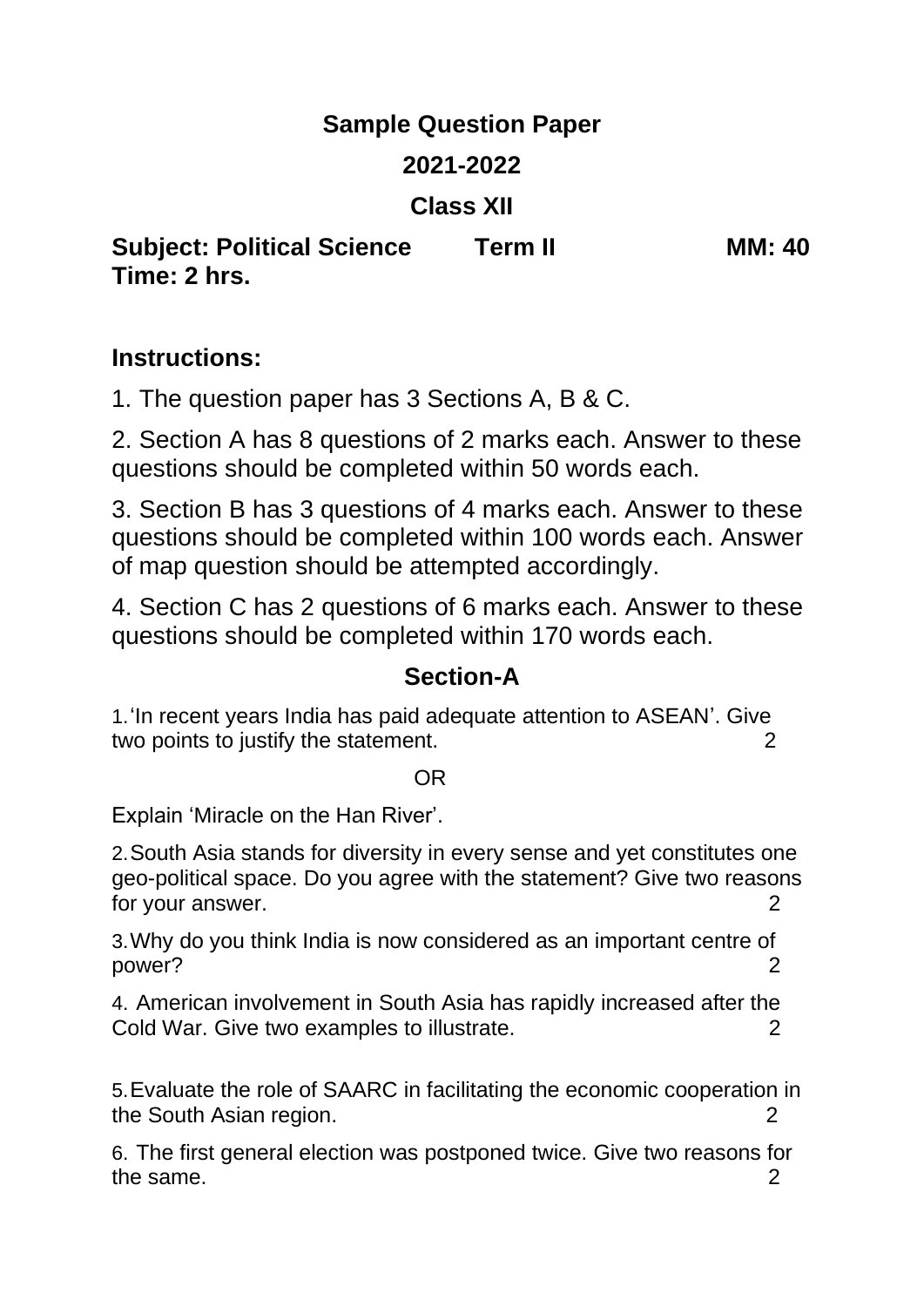8.Name the leader who led a peoples' march to Parliament in 1975 and state as to what was unique about this march. The state as to what was unique about this march.

#### **Section-B**

- 9. Compare the European Union with ASEAN. 4
- 10. Describe various issues regarding the National Emergency of 1975 in India. 4

11. In the given outline political map of India, four states have been marked as (A), (B), (C), (D). Identify these states on the basis of the information given below and write their correct names in your answer book along with their respective serial number of the information used and the concerned alphabets as per format that follows: 4

(i)The state to which Minister for Communications in the first ministry of free India belonged.

(ii) The state to which the former Prime Minister Morarji Desai was related

(iii). The state to which S. Nijalingappa belonged.

(iv)The state related to former Congress President K. Kamraj.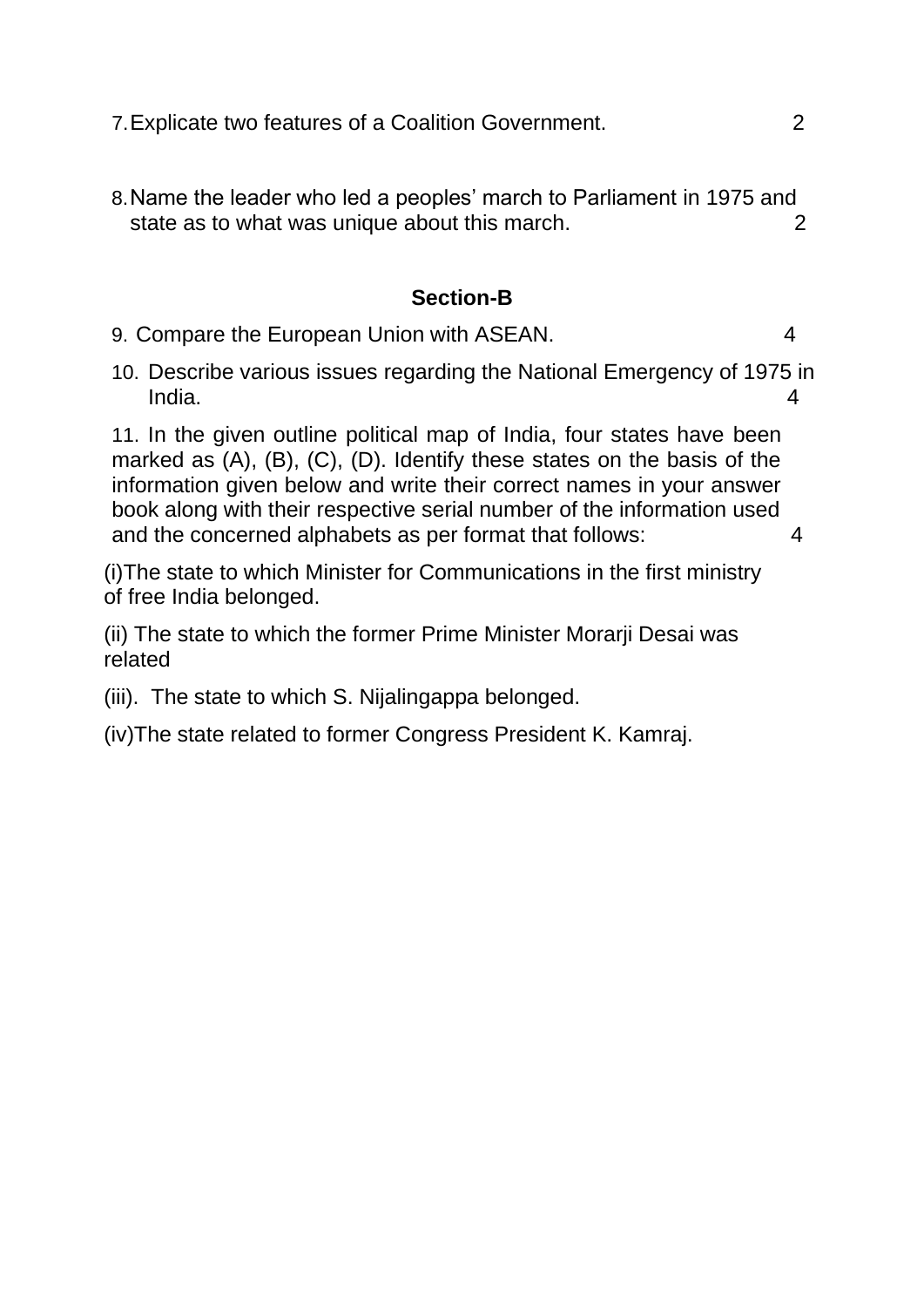